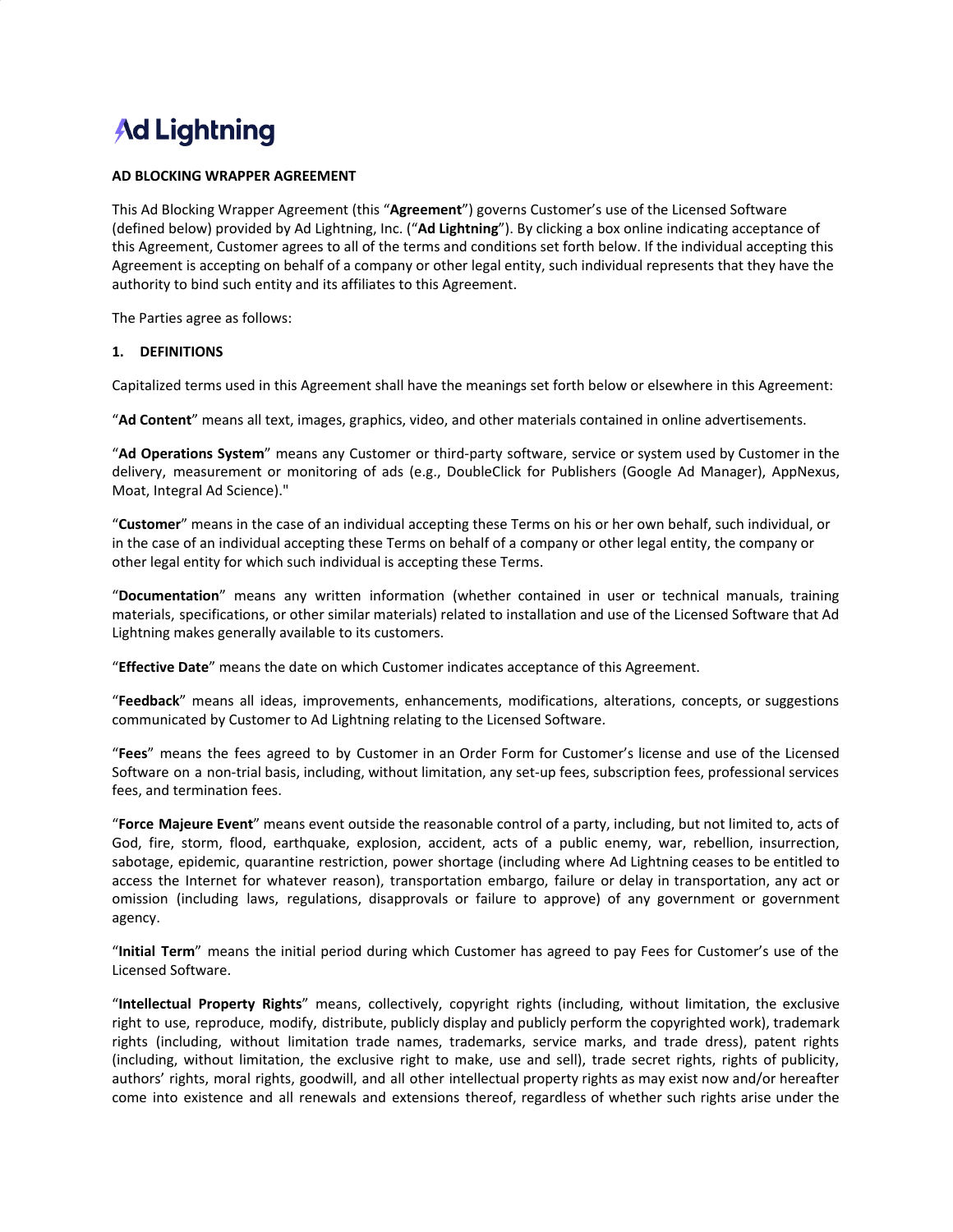laws of the United States, or any other state, country, or jurisdiction.

"**Licensed Software**" means the Ad Lightning ad-blocking wrapper made available to Customer pursuant to this Agreement, together with all enhancements and updates, if any, that Ad Lightning makes generally available to its customers.

"**Order Form**" means a separate ordering document entered into between Ad Lightning and the Customer specifying the terms governing Customer's use of the Licensed Software following the Trial Term.

"**Renewal Term**" means any period following the Initial Term during which Customer is permitted to access and use the Licensed Software.

"**Term**" means the period during which this Agreement is effective, which starts on the Effective Date and continues until expiration or termination of this Agreement. The Term includes, as applicable, the Trial Term, Initial Term and Renewal Terms.

"**Trial Term**" means the period, if any, during which Customer is permitted to access and use the Licensed Software on a trial basis.

#### **2. GRANT OF LICENSE; RESTRICTIONS**

**2.1. License Grant**. Subject to the terms and conditions of this Agreement, Ad Lightning hereby grants to Customer, and Customer hereby accepts from Ad Lightning, a royalty-free, non-exclusive, non-sublicensable, and non-transferable license, during the Term, to: (a) install and use the Licensed Software; and (b) use, reproduce and distribute, solely for internal purposes, any Documentation which may be delivered or made available by Ad Lightning to Customer.

**2.2. Reservation of Rights**. Ad Lightning hereby reserves all rights in and to the Licensed Software and Documentation not expressly granted to Customer in this Agreement.

**2.3. Use Restrictions**. Unless otherwise expressly permitted by this Agreement, Customer may not, and may not permit any other person or entity to:

(a) copy the Licensed Software, in whole or in part; provided that Customer may make one copy of the Licensed Software solely for testing, disaster recovery, or archival purposes. Any copy of the Licensed Software made by Customer: (a) will remain the exclusive property of Ad Lightning; (b) be subject to the terms and conditions of this Agreement; and (c) shall include all copyright or other Intellectual Property Rights notices contained in the original;

(b) modify, correct, adapt, translate, enhance or otherwise prepare derivative works or improvements of the Licensed Software;

(c) rent, lease, lend, sell, sublicense, assign, distribute, publish, transfer or otherwise make available the Licensed Software to any other person, including on or in connection with the internet or any time-sharing, service bureau, software as a service, cloud, or other technology or service;

(d) reverse engineer, disassemble, decompile, decode or adapt the Licensed Software, or otherwise attempt to derive or gain access to the source code of the Licensed Software, in whole or in part;

(e) bypass or breach any security device or protection used for or contained in the Licensed Software;

(f) remove, delete, efface, alter, obscure, translate, combine, supplement or otherwise change any Intellectual Property Rights symbols, notices, marks, or serial numbers on or relating to any copy of the Licensed Software;

(g) use the Licensed Software in any manner or for any purpose that infringes, misappropriates, or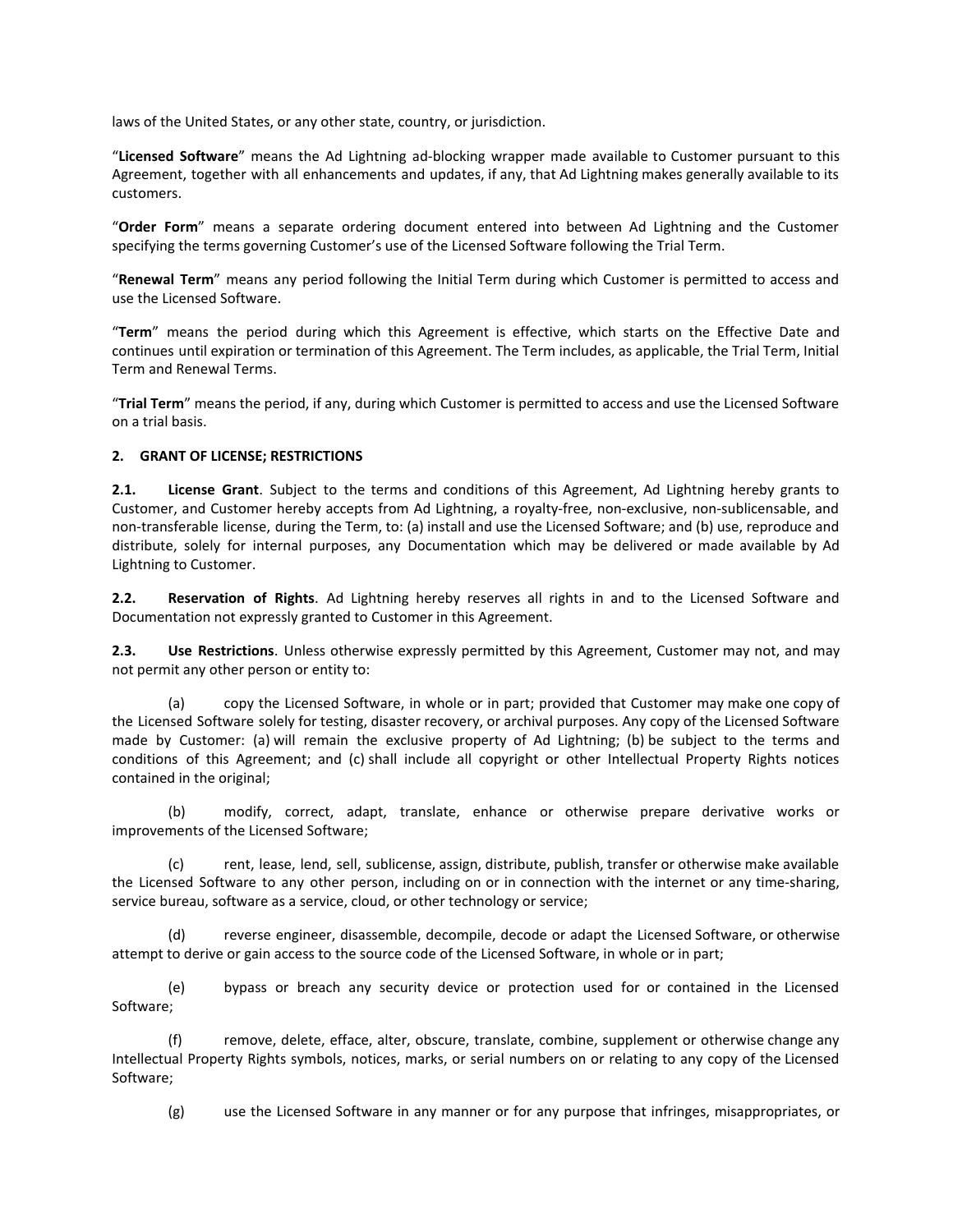otherwise violates any Intellectual Property Right or other right of any person or entity, or that violates any applicable Law; or

(h) use the Licensed Software for purposes of: (i) benchmarking or competitive analysis of the Licensed Software; or (ii) developing, using or providing a competing product or service.

## **3. FEES; PAYMENT**

**3.1. Trial Term**. Ad Lightning may make the Licensed Software available to Customer on a limited trial basis. If Customer has elected to use the Licensed Software on a trial basis, Ad Lightning will provide the Licensed Software to Customer free of charge for the duration of the Trial Term.

NOTWITHSTANDING SECTION 5.2 (PERFORMANCE WARRANTY), SECTION 6 (EXCLUSION OF DAMAGES AND LIMITATIONS OF LIABILITY), AND SECTION 8.1 (INDEMNIFICATION BY AD LIGHTNING) BELOW, DURING THE TRIAL TERM THE LICENSED SOFTWARE IS PROVIDED "AS-IS" WITHOUT ANY WARRANTY AND AD LIGHTNING SHALL HAVE NO INDEMNIFICATION OBLIGATIONS NOR LIABILITY OF ANY TYPE WITH RESPECT TO THE LICENSED SOFTWARE PROVIDED DURING THE TRIAL PERIOD UNLESS SUCH EXCLUSION OF LIABILITY IS NOT ENFORCEABLE UNDER APPLICABLE LAW, IN WHICH CASE AD LIGHTNING'S LIABILITY WITH RESPECT TO THE LICENSED SOFTWARE PROVIDED DURING THE TRIAL TERM SHALL NOT EXCEED \$1,000.00. WITHOUT LIMITING THE FOREGOING, AD LIGHTNING DOES NOT REPRESENT OR WARRANT TO CUSTOMER THAT: (A) CUSTOMER'S USE OF THE LICENSED SOFTWARE DURING THE TRIAL TERM WILL MEET CUSTOMER'S REQUIREMENTS, (B) CUSTOMER'S USE OF THE LICENSED SOFTWARE DURING THE TRIAL TERM WILL BE UNINTERRUPTED, TIMELY, SECURE OR FREE FROM ERROR, AND (C) ANY DATA PROVIDED DURING THE TRIAL TERM WILL BE ACCURATE. NOTWITHSTANDING ANYTHING TO THE CONTRARY BELOW, CUSTOMER SHALL BE FULLY LIABLE UNDER THIS AGREEMENT TO AD LIGHTNING FOR ANY DAMAGES ARISING OUT OF CUSTOMER'S USE OF THE LICENSED SOFTWARE DURING THE TRIAL TERM, ANY BREACH BY CUSTOMER OF THIS AGREEMENT AND ANY OF CUSTOMER'S INDEMNIFICATION OBLIGATIONS HEREUNDER.

**3.2. Fees; Payment**. Customer will pay Ad Lightning the Fees specified in the applicable Order Form for use of the Licensed Software beyond the Trial Term.

**3.3. Billing Information**. Unless otherwise agreed to by Ad Lightning in writing, Customer will provide Ad Lightning with valid and updated credit card information. Customer is responsible for providing complete and accurate billing and contact information to Ad Lightning and notifying Ad Lightning of any changes to such information. Customer authorizes Ad Lightning to charge the credit card for all amounts due under this Agreement and each applicable Order Form. Such charges will be made monthly, in advance, or in accordance with any different billing frequency agreed to by Ad Lightning in writing.

**3.4. Late Payments**. Without limiting Ad Lightning's other rights or remedies, all late payments (including by reason of a declined credit card) shall accrue interest of 1.5% per month, or the maximum rate allowable by law, whichever is less, until paid in full.

**3.5. Suspension of Service**. If any amount owing by Customer under this Agreement is thirty (30) or more days past due, Ad Lightning may, without limiting its other rights and remedies, suspend Customer's access to and use of the Licensed Software until such amounts are paid in full.

**3.6. Taxes**. Unless otherwise stated, fees do not include any direct or indirect local, state, or federal taxes, levies, duties or similar governmental assessments of any nature, including value-added, use or withholding taxes (collectively, **"Taxes"**). Customer is responsible for paying all Taxes associated with its purchases hereunder, excluding taxes based on Ad Lightning's net income or property. If Ad Lightning has the legal obligation to collect or remit Taxes for which Customer is responsible under this Agreement, the appropriate amount shall be paid by Customer.

## **4. INTELLECTUAL PROPERTY RIGHTS; FEEDBACK**

**4.1. Ad Content**. Subject to the terms and conditions of this Agreement, Customer grants Ad Lightning a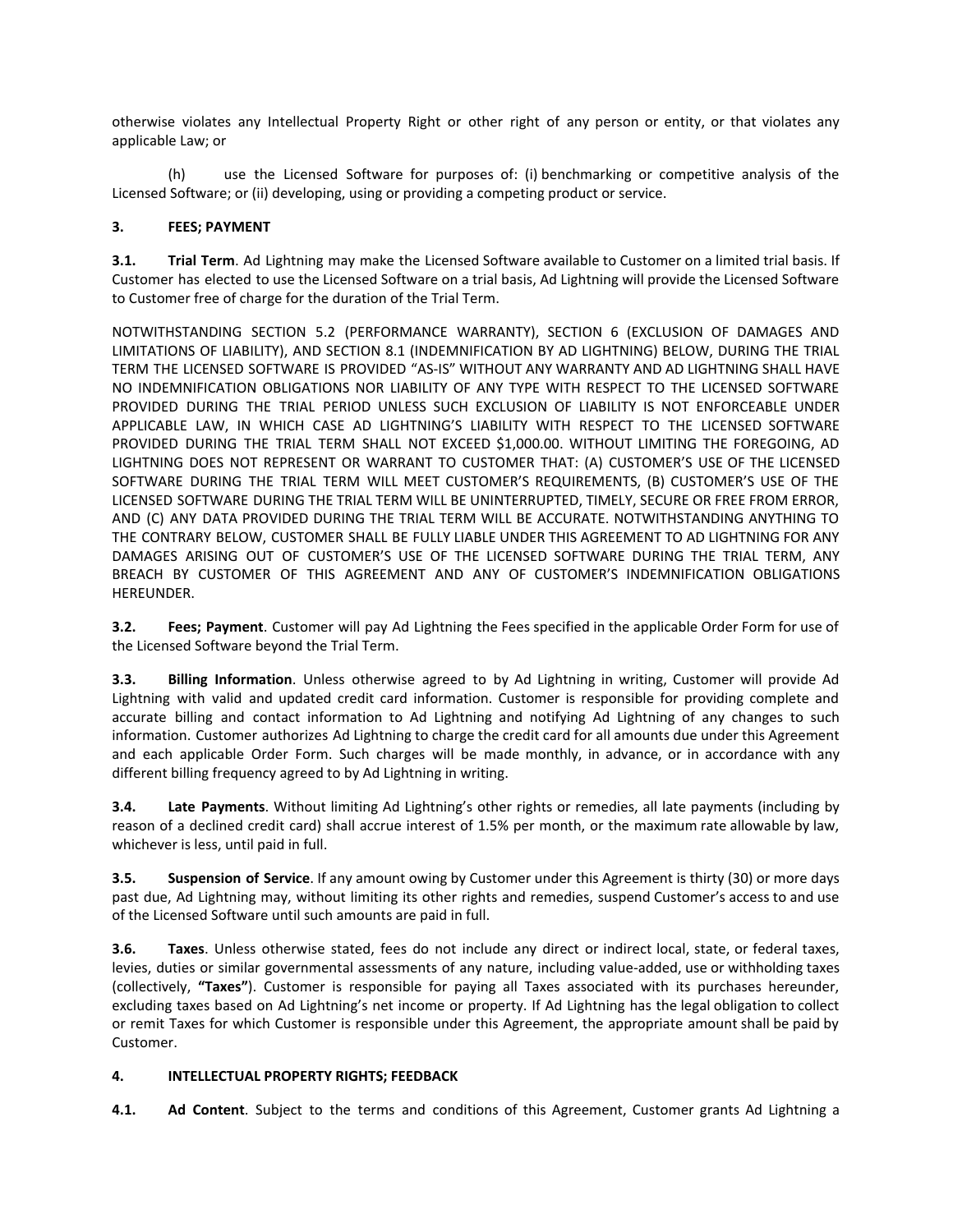revocable, royalty free, non-exclusive, non-transferable right, during the Term, to copy, cache, store, reproduce, display, use, and transmit the Ad Content for the purpose of providing the Licensed Software to Customer pursuant to this Agreement. Subject to the limited rights granted in this Section 4.1, Ad Lightning acquires no right, title or interest in or to any Ad Content.

**4.2. Licensed Software and Documentation**. Customer acknowledges and agrees that as between Ad Lightning and Customer, all rights, title and interest in the Licensed Software and Documentation, including related Intellectual Property Rights therein, will remain the exclusive property of Ad Lightning subject only to the rights of third parties in any open source components and materials and information, in any form or medium, that are not proprietary to Ad Lightning and the limited license granted to Customer under this Agreement. No right or license is granted or implied under any of Ad Lightning's Intellectual Property Rights to use the Licensed Software or to license or authorize others to use the Licensed Software beyond the rights and restrictions set forth in this Agreement. Customer shall not let the Licensed Software be accessed or used by any person other than Customer's employees or contractors whose duties require such access or use.

**4.3. Feedback**. Customer hereby grants Ad Lightning a perpetual, irrevocable, worldwide license to use any Feedback, excluding Feedback which contains Customer Confidential Information, that Customer communicates to Ad Lightning during the Term, without compensation, without any obligation to report on such use, and without any other restriction. Ad Lightning's rights granted in the previous sentence include, without limitation, the right to exploit Feedback in any and every way, as well as the right to grant sublicenses.

# **5. REPRESENTATIONS AND WARRANTIES**

# **5.1. Mutual Representations and Warranties**. Each party represents and warrants to the other party that:

(a) it is duly organized, validly existing, and in good standing as a corporation or other entity under the laws of the jurisdiction of its incorporation or other organization;

(b) it has the full right, power, and authority to enter into and perform its obligations and grant the rights, licenses, and authorizations it grants and is required to grant under this Agreement;

(c) the execution of this Agreement by its representative whose signature is set forth at the end of this Agreement has been duly authorized by all necessary corporate or organizational action of such party; and

(d) when executed and delivered by both Parties, this Agreement will constitute the legal, valid and binding obligation of such party, enforceable against such party in accordance with its terms.

## **5.2. Performance Warranty**.

**5.2.1.** Subject to the limitations, conditions, and exclusions set forth in Sections 5.2 and 5.3, Ad Lightning warrants to Customer that during the Term (the "**Warranty Period**"): (a) the Licensed Software will substantially conform in all material respects to the specifications set forth in the Documentation, when installed, operated and used as recommended in the Documentation and in accordance with the terms and conditions of this Agreement; and (b) no update, upgrade, release, or other adaptation or modification of the Licensed Software that Ad Lightning may provide from time to time during the Term to customers of the Licensed Software ("**Maintenance Release**"), when correctly installed by Customer in accordance with the Documentation, this Agreement, and any instructions of Ad Lightning, will materially decrease the features or functionality of the Licensed Software.

**5.2.2.** The performance warranty set forth in Section 5.2.1 may be enforced only if Customer: (a) notifies Ad Lightning in writing of an alleged breach of the performance warranty before the expiration of the Warranty Period (a "**Breach of Warranty Notice**"); (b) with respect to the Licensed Software, has promptly installed all Maintenance Releases to the Licensed Software that Ad Lightning made available to Customer; and (c) as of the date of notification, is in compliance with all material terms and conditions of this Agreement (including the payment of all undisputed Fees then due and owing).

**5.2.3.** Notwithstanding any provisions to the contrary in this Agreement, the performance warranty set forth in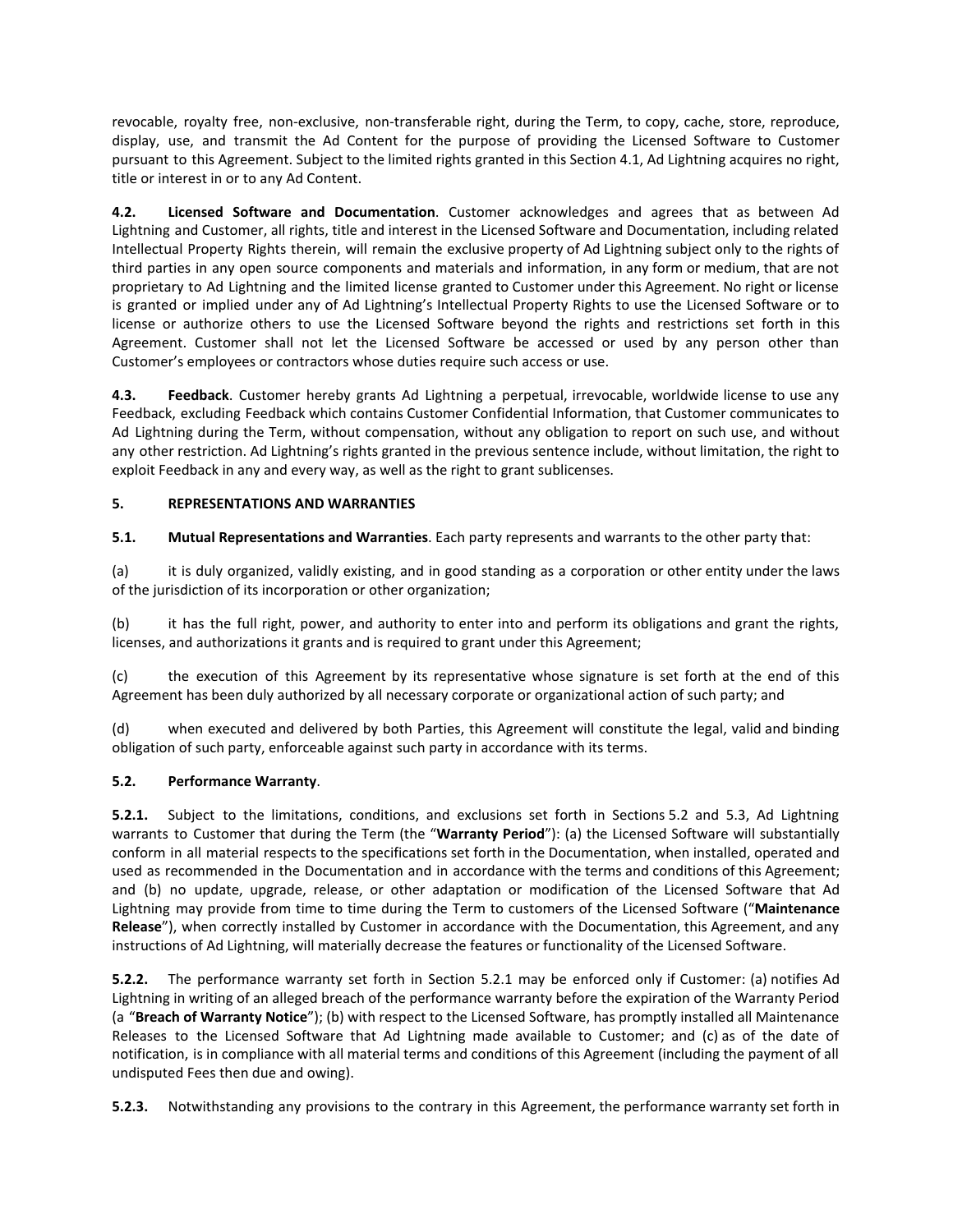Section 5.2.1 does not apply to problems arising out of or relating to:

(a) Licensed Software, or the media on which it is provided, which has been modified or damaged by Customer or its agents, other than any modification approved in writing by Ad Lightning;

(b) any operation or use of, or other activity relating to, the Licensed Software other than as specified in the Documentation, including any incorporation in the Licensed Software of, or combination, operation or use of the Licensed Software in or with, any technology (including any software, hardware, firmware, system or network) or service not specified for Customer's use in the Documentation, unless otherwise expressly permitted by Ad Lightning in writing;

(c) repairs, alterations, and/or modifications of the Licensed Software which are performed by a person or entity other than Ad Lightning or its representatives, with or without authorization;

(d) Customer's failure to promptly install all Maintenance Releases for Licensed Software that Ad Lightning has previously made available to Customer;

(e) the operation of, or access to, Customer's or a third party's system or network, including configuration changes to, improper maintenance by Customer of, or malfunction of its computer systems or networks; or

(f) Customer's breach of any material provision of this Agreement.

**5.2.4.** If Ad Lightning receives a Breach of Warranty Notice as set forth in Section 5.2.1, Ad Lightning will, within thirty (30) days, at no cost to customer, either: (a) repair the Licensed Software; or (b) replace the Licensed Software with a functionally equivalent replacement (which replacement will constitute Licensed Software hereunder). If Ad Lightning reasonably determines that (a) or (b), above, are not commercially practicable, Ad Lighting or Customer may terminate this Agreement and Ad Lightning shall promptly refund to Customer, on a *pro rata* basis, fees prepaid by Customer for the future portion of the Term that would have remained but for such termination. THIS SECTION 5.2.4 SETS FORTH CUSTOMER'S SOLE REMEDY AND AD LIGHTNING'S ENTIRE OBLIGATION AND LIABILITY FOR ANY BREACH OF THE PERFORMANCE WARRANTY SET FORTH IN SECTION 5.2.1.

**5.3. Warranty Disclaimers**. CUSTOMER ACKNOWLEDGES AND AGREES THAT, EXCEPT AS EXPRESSLY PROVIDED HEREIN, THE LICENSED SOFTWARE AND DOCUMENTATION ARE PROVIDED TO CUSTOMER ON AN "AS IS" BASIS WITH ALL FAULTS. EXCEPT AS EXPRESSLY PROVIDED HEREIN, AD LIGHTNING DISCLAIMS ALL WARRANTIES, INCLUDING, BUT NOT LIMITED TO THE IMPLIED WARRANTIES OF MERCHANTABILITY, FITNESS FOR A PARTICULAR PURPOSE, NON-INFRINGEMENT, LACK OF VIRUSES, AND ACCURACY OR COMPLETENESS OF RESPONSES OR RESULTS. WITHOUT LIMITING THE FOREGOING, AD LIGHTNING DOES NOT WARRANT THAT THE LICENSED SOFTWARE WILL BE ERROR-FREE WITH RESPECT TO (A) ADVERTISEMENTS IDENTIFIED AS PROBLEMATIC OR TO BE BLOCKED, OR (B) REPORTING TO THIRD PARTIES REGARDING ADVERTISEMENTS DISPLAYED. CUSTOMER ACKNOWLEDGES THAT USE OF THE LICENSED SOFTWARE MAY RESULT IN ALTERATIONS TO CUSTOMER'S AD OPERATIONS SYSTEM SETTINGS. TO THE MAXIMUM EXTENT PERMITTED BY APPLICABLE LAW, AD LIGHTNING MAKES NO WARRANTY THAT THE LICENSED SOFTWARE WILL MEET CUSTOMER'S REQUIREMENTS, OR THAT ANY FIXES, PATCHES, REVISIONS, UPDATES OR MODIFICATIONS, IF ANY, PROVIDED BY AD LIGHTNING WILL BE COMPLETELY EFFECTIVE.

## **6. EXCLUSION OF DAMAGES AND LIMITATIONS OF LIABILITY**

IN NO EVENT WILL EITHER PARTY BE LIABLE FOR ANY CONSEQUENTIAL, INCIDENTAL, INDIRECT, EXEMPLARY, SPECIAL, ENHANCED OR PUNITIVE DAMAGES, OR LOST BUSINESS, LOST REVENUE, OR LOST PROFITS, ARISING OUT OF OR IN ANY WAY CONNECTED WITH THIS AGREEMENT OR THE LICENSED SOFTWARE, EVEN IF THAT PARTY IS ADVISED OF THE POSSIBILITY OF SUCH LOSSES OR DAMAGES OR SUCH LOSSES OR DAMAGES WERE OTHERWISE FORESEEABLE, AND NOTWITHSTANDING THE FAILURE OF ANY AGREED OR OTHER REMEDY OF ITS ESSENTIAL PURPOSE. AD LIGHTNING SHALL HAVE NO LIABILITY FOR ANY CLAIMS ARISING FROM OR RELATED TO AD CONTENT. EXCEPT FOR A BREACH OF ITS CONFIDENTIALITY OR INDEMNIFICATION OBLIGATIONS, AD LIGHTNING'S ENTIRE LIABILITY, IN THE AGGREGATE, WITH RESPECT TO ANY SUBJECT MATTER RELATING TO THIS AGREEMENT,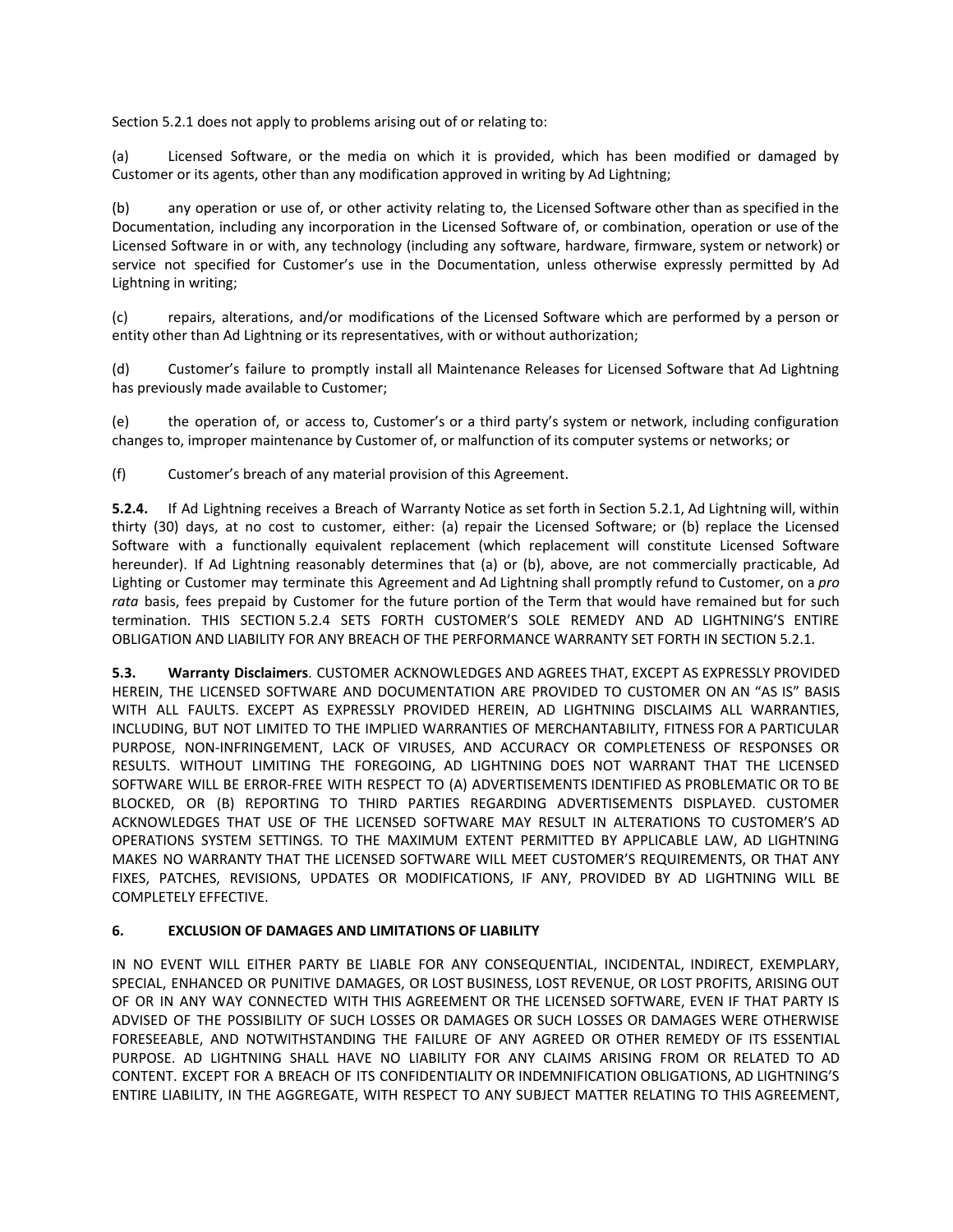THE LICENSED SOFTWARE, AND THE DOCUMENTATION SHALL BE LIMITED TO THE AMOUNT ACTUALLY PAID BY CUSTOMER TO AD LIGHTNING UNDER THIS AGREEMENT.

# **7. CONFIDENTIALITY**

**7.1.** "**Confidential Information**" means: (a) non-public business or technical information, including product plans, designs, source code, marketing plans, business opportunities, personnel, research, development or know-how (all of the foregoing as they relate to the goods and services of Ad Lightning, are Ad Lightning's Confidential Information, and all of the foregoing as they relate to Customer's business, are Customer's Confidential Information); and (b) information designated by the disclosing party as "confidential" or "proprietary" or which, under the circumstances taken as a whole, would reasonably be deemed to be confidential. Confidential Information includes information disclosed prior to or during the Term of this Agreement. Confidential Information shall not include information which: (i) is or becomes generally available to the public other than as a result of wrongful disclosure by the receiving party; (ii) is or becomes available to the receiving party on a non-confidential basis from a third party that rightfully possesses the Confidential Information and has the legal right to make such disclosure; or (iii) is developed independently by the receiving party without use of any of disclosing party's Confidential Information and by persons without access to such Confidential Information.

**7.2.** Customer and Ad Lightning each agree not to use any Confidential Information of the other party for any purpose other than as necessary to perform its obligations under this Agreement. During and after the Term, neither receiving party will disclose any Confidential Information of the disclosing party to any third party without the prior written consent of the disclosing party, except (a) where such disclosure is necessary for the performance of the receiving party's obligations under this Agreement; or (b) as may be required by Laws (provided that the party obligated to make the disclosure shall give the other party advance notice of such requirement to the extent legally permitted). Each receiving party shall be responsible for compliance with this Section 7 and applicable provisions of this Agreement by its employees and contractors, and shall have or obtain the agreement by each employee and contractor to keep the Confidential Information of the disclosing party confidential and to use it solely as required for the performance of the receiving party's obligations hereunder.

## **8. INDEMNIFICATION**

**8.1. Indemnification by Ad Lightning**. Ad Lightning will defend Customer against any claim, demand, suit or proceeding made or brought against Customer by a third party alleging that the Licensed Software infringes or misappropriates such third party's Intellectual Property Rights (a "**Claim Against Customer**"), and will indemnify Customer from any damages, reasonable attorney fees and costs finally awarded against Customer as a result of, or for amounts paid by Customer under a settlement approved by Ad Lightning in writing of, a Claim Against Customer, provided Customer: (a) promptly gives Ad Lightning written notice of the Claim Against Customer; (b) gives Ad Lightning control of the defense and settlement of the Claim Against Customer (except that Ad Lightning may not settle any Claim Against Customer unless it unconditionally releases Customer of all liability); and (c) gives Ad Lightning all reasonable assistance, at Ad Lightning's expense. If Ad Lightning receives information about an alleged third-party infringement or misappropriation claim related to the Licensed Software, Ad Lightning may in its discretion and at no cost to Customer: (i) modify the Licensed Software so that is no longer claimed to infringe or misappropriate the Intellectual Property Rights; (ii) obtain a license for Customer's continued use of the Licensed Software in accordance with this Agreement; or (iii) terminate this Agreement and promptly refund to Customer, on a *pro rata* basis, the share of any fees prepaid by Customer for the future portion of the Term that would have remained but for such termination. The foregoing obligations of this Section 8.1 do not apply to the extent that such Claim Against Customer arises from or relates to:

(a) modification of the Licensed Software other than: (i) by Ad Lightning or its agent(s); or (ii) with Ad Lightning's express written authorization and in strict accordance with Ad Lightning's written directions and specifications;

(b) a failure by Customer to promptly implement any Maintenance Release made available to Customer by Ad Lightning;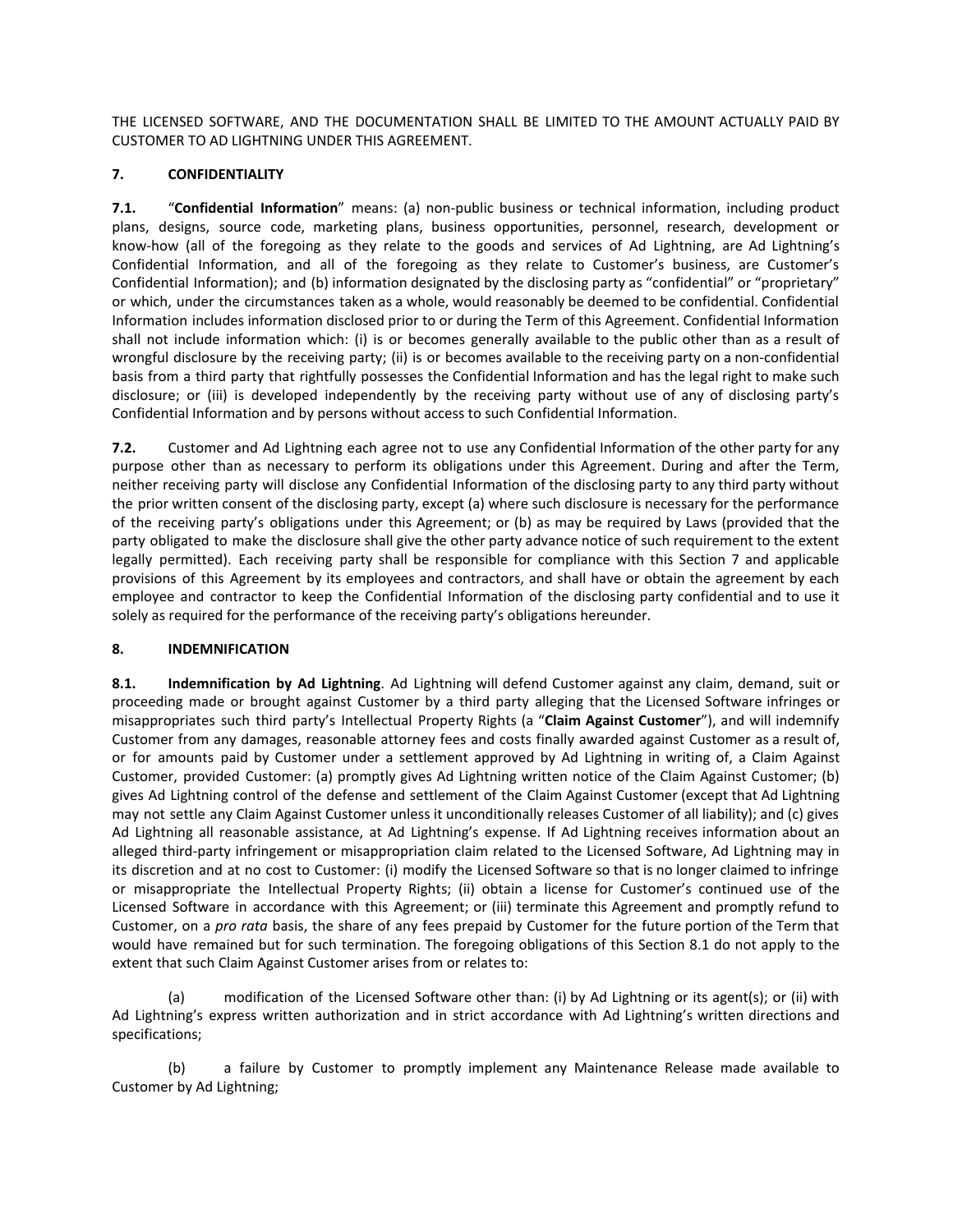(c) Ad Content;

(d) events or circumstances outside of Ad Lightning's commercially reasonable control (including any third-party hardware, software, or system bugs, defects or malfunctions not contained within the Licensed Software at the time of delivery to Customer); or

(e) actions or losses for which Customer is obligated to indemnify Ad Lightning pursuant to Section 8.2.

**8.2. Indemnification by Customer**. Customer will defend Ad Lightning against any claim, demand, suit or proceeding made or brought against Ad Lightning by a third party arising from Customer's breach of any representation or warranty made hereunder and Customer's use of the Licensed Software in violation of the Agreement, the Documentation, or applicable law (each a "**Claim Against Ad Lightning**"), and Customer will indemnify Ad Lightning from any damages, reasonable attorney fees and costs finally awarded against Ad Lightning as a result of, or for any amounts paid by Ad Lightning under a settlement approved by Customer in writing of, a Claim Against Ad Lightning, provided Ad Lightning: (a) promptly gives Customer written notice of the Claim Against Ad Lightning; (b) gives Customer control of the defense and settlement of the Claim Against Ad Lightning (except that Customer may not settle any Claim Against Ad Lightning unless it unconditionally releases Ad Lightning of all liability); and (c) gives Customer all reasonable assistance, at Customer's expense.

**8.3. Exclusive Remedy**. This Section 8 states the indemnifying party's sole liability to, and the indemnified party's exclusive remedy against, the other party for any type of claim described in this Section 8.

# **9. MONITORING; DATA COLLECTION**

**9.1. Monitoring**. Ad Lightning will have the right, but not the obligation, to monitor the use of the Licensed Software to determine compliance with this Agreement and any operating rules established by Ad Lightning and to satisfy any law, regulation, or authorized government request.

**9.2. Analytical Data**. Customer acknowledges and agrees that Ad Lightning may collect and analyze information regarding Customer's use of the Licensed Software ("**Analytical Data**"), for internal use only, for the purpose of improving the Licensed Software. Analytical Data shall constitute Customer's confidential information, and Ad Lightning will not share Analytical Information with any third party.

**9.3. Use of Anonymous Aggregated Data**. Notwithstanding anything to the contrary contained herein, Ad Lightning may collect information relating to Ad Content, de-identify such data (which for the purpose of this Agreement shall mean to modify such data such that it cannot be used in any way to directly or indirectly identify any person or entity, including Customer or Customer's clients), and aggregate such data with ad data of Ad Lightning's other clients that has also been de-identified ("**Anonymous Aggregated Data**"). Ad Lightning may use Anonymous Aggregated Data solely to: (1) improve the Licensed Software, and (2) create and distribute (including to third parties) reports and other materials that include or are based on Anonymous Aggregated Data. Ad Lightning shall not identify or disclose to any third parties that Customer is a source of, or is a contributor in any way to, any particular components, categories or subcategories of such Anonymous Aggregated Data.

## **10. TERM; TERMINATION**

**10.1. Term**. Unless earlier terminated in accordance with this Agreement: (a) upon expiration of a Trial Term, this Agreement will automatically terminate unless Customer and Ad Lightning have entered into an Order Form; and (b) upon expiration of the Initial Term, if any, this Agreement will automatically renew for successive periods equal in duration to the Initial Term.

## **10.2. Termination**

**10.2.1. Trial Term**. During the Trial Term, if any, this Agreement may be immediately terminated by either party at any time, for convenience, upon receipt of written notice by the other party. Email notice with confirmed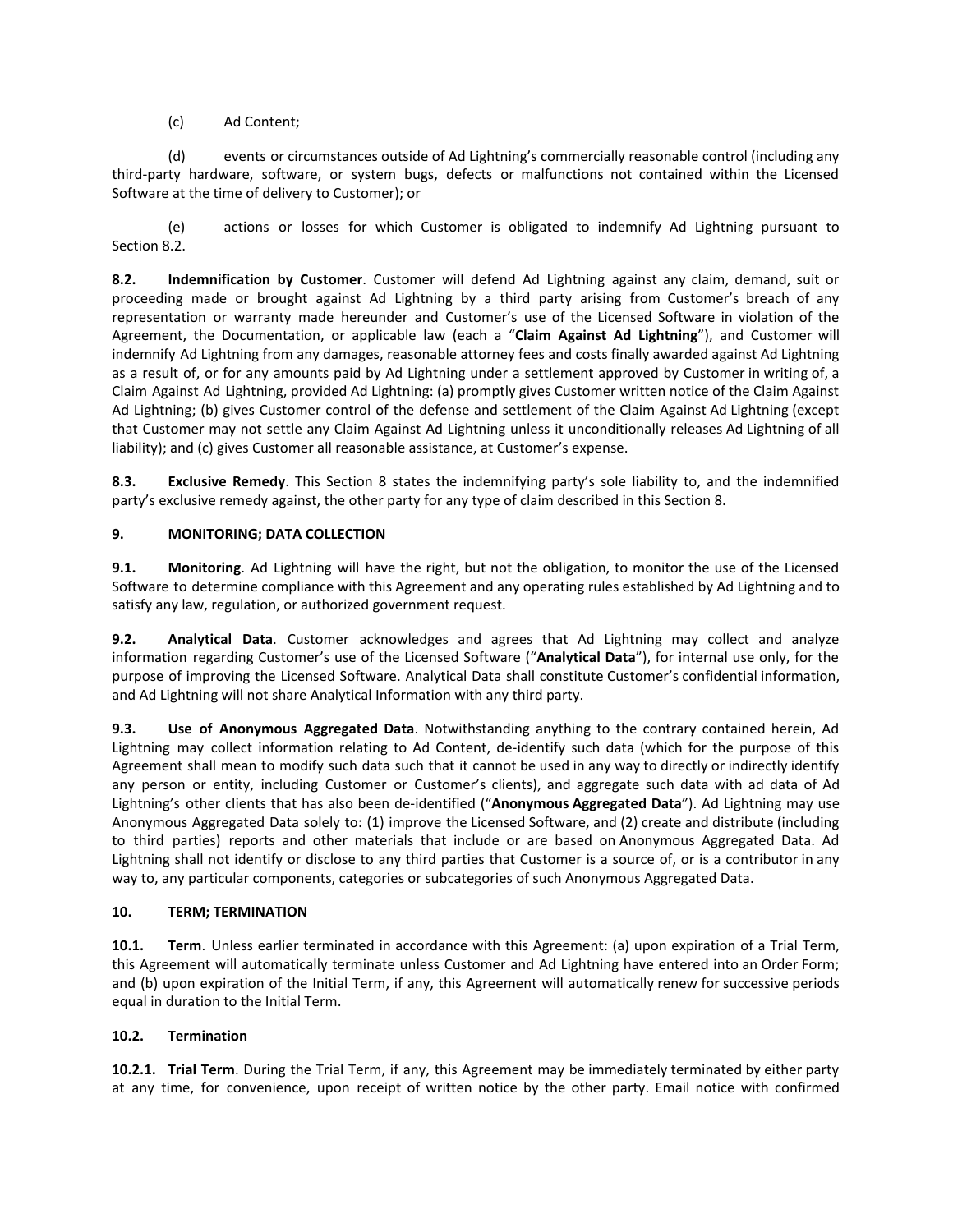receipt shall be sufficient.

#### **10.2.2. Following Trial Term**.

(a) Following the Trial Term, this Agreement may be terminated by either party for cause: (i) upon fourteen (14) days' written notice of a material breach to the other party if such breach remains uncured at the expiration of such period; or (ii) immediately if the other party becomes the subject of a petition in bankruptcy or any other proceeding relating to insolvency, receivership, liquidation or assignment for the benefit of creditors. In the event of a termination for cause by Ad Lightning, Customer shall remain obligated to pay all amounts owed pursuant to this Agreement, including any paid and unpaid Fees covering the remainder of the the-current Term. In the event of a termination for cause by Customer, Ad Lightning shall refund Customer a pro-rata portion of prepaid Fees applicable to the period of the Term remaining following the effective date of termination.

(b) Following the Trial Term, this Agreement may be terminated by either party at any time, for convenience, by written notice to the other party. Email notice with confirmed receipt shall be sufficient. Termination made pursuant to this Section 10.2.2(b) shall become effective thirty (30) days following the non-terminating party's receipt of notice of termination.

**10.3. Effect of Termination or Expiration**. Upon expiration or termination of this Agreement: (a) all rights, licenses, and authorizations granted herein by either party shall immediately terminate; (b) Customer shall immediately cease all use of the Licensed Software and Documentation; and (c) all unpaid amounts payable by Customer to Ad Lightning under this Agreement shall be paid no later than fifteen (15) business days after the effective date of the expiration or termination. Any right, obligation or provision under this Agreement that, by its nature or giving effect to its meaning or purpose, should survive termination or expiration of this Agreement, will survive any expiration or termination of this Agreement.

## **11. NOTICES**

All notices shall be in writing and shall be addressed:

| if to Ad Lightning, to:                                    | if to Customer, to:                       |
|------------------------------------------------------------|-------------------------------------------|
| Ad Lightning, Inc.<br>1525 4 <sup>th</sup> Ave., 3rd Floor | the email address provided by<br>Customer |
| Seattle, WA 98101                                          |                                           |
| Email: support@adlightning.com                             |                                           |

or to such other address as such party may have specified by earlier notice to the other party. A notice given in accordance with this agreement will be effective upon the earlier of actual receipt and the fifth business day following mailing or transmission by email.

## **12. MISCELLANEOUS**

**12.1. Export Regulation**. Customer will not itself, or permit any other person to, export, re-export or release, directly or indirectly the Licensed Software to any country, jurisdiction or person to which the export, re-export or release of the Licensed Software: (a) is prohibited by applicable law; or (b) without first completing all required undertakings (including obtaining any necessary export license or other governmental approval.

**12.2. Force Majeure**. In no event will either party be liable or responsible the other party, or be deemed to have defaulted under or breached this Agreement, for any failure or delay in fulfilling or performing any term of this Agreement (except for any payment obligation), when and to the extent such failure or delay is caused by a Force Majeure Event. Either party may terminate this Agreement if a Force Majeure Event continues substantially uninterrupted for a period of thirty (30) days or more.

**12.3. Relationship of the Parties**. The relationship between the parties is that of independent contractors. Nothing contained in this Agreement will be construed as creating any agency, partnership, joint venture or other form of joint enterprise, employment or fiduciary relationship between the parties, and neither party will have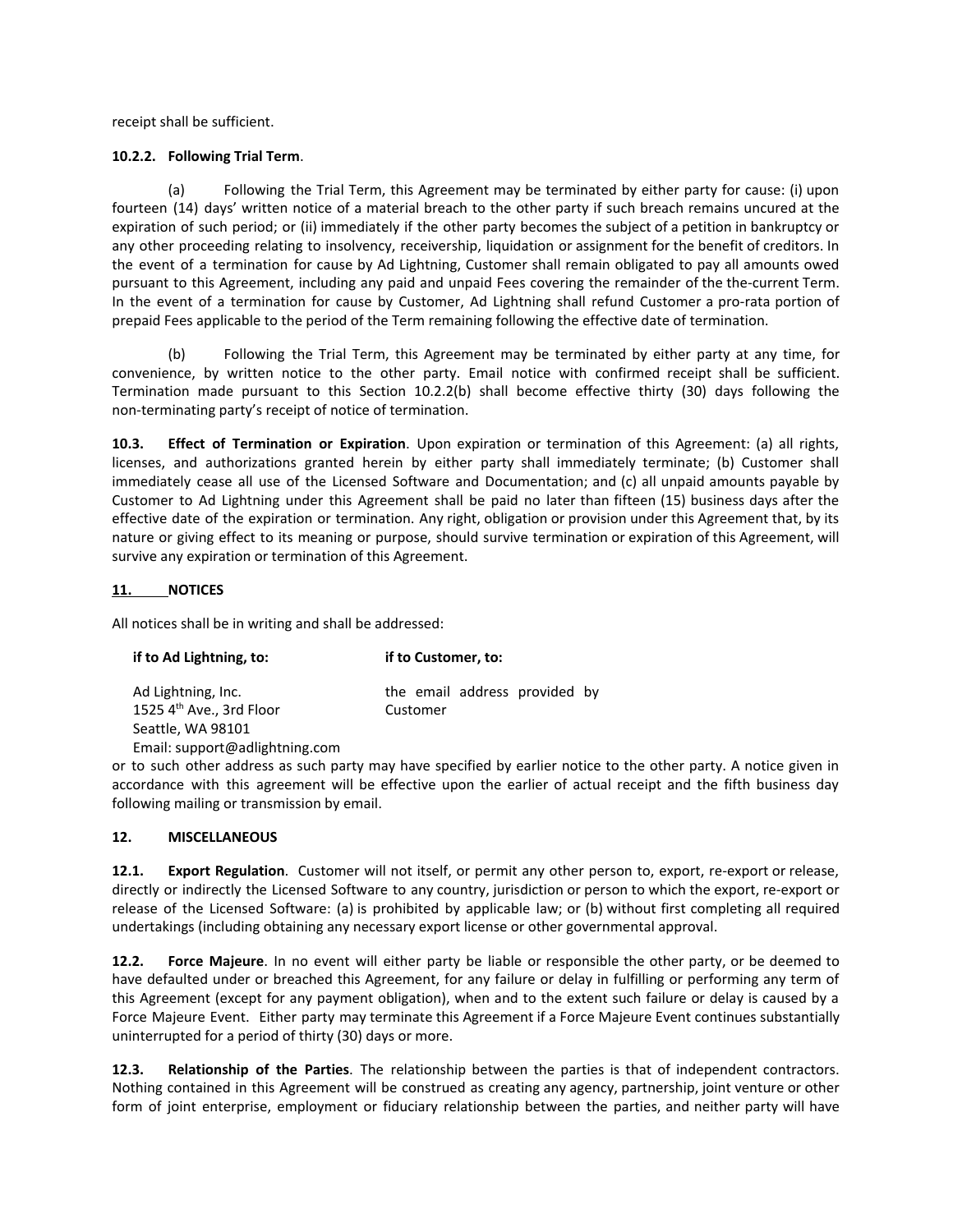authority to contract for or bind the other party in any manner whatsoever.

**12.4. Entire Agreement**. This Agreement, together with an Order Form, if any, constitutes the sole and entire agreement of the parties with respect to the subject matter of this Agreement and supersedes all prior and contemporaneous understandings, agreements, representations and warranties, both written and oral, with respect to such subject matter.

**12.5. Assignment**. A party will not assign or otherwise transfer any of its rights, or delegate or otherwise transfer any of its obligations or performance, under this Agreement without the other party's prior written consent, which consent may not unreasonably be delayed or withheld. Notwithstanding the foregoing, either party may assign this Agreement to an acquirer or successor in interest in connection with a Change of Control of such party, without the prior written consent of the other party, provided that such party provides the other party with written notice of any such assignment. "**Change of Control**" means the earlier of a public announcement of an agreement in principle or the closing of: (a) a merger, consolidation or similar transaction providing for the acquisition of the direct or indirect ownership of more than fifty percent (50%) of a party's shares or similar equity interests or voting power of the outstanding voting securities or that represents the power to direct the management and policies of a party; or (b) the sale of all or substantially all of a party's assets related to the subject matter of the Agreement. Any purported assignment, delegation or transfer in violation of this Section 12.5 is void. This Agreement is binding on and inures to the benefit of the Parties hereto and their respective permitted successors and assigns.

**12.6. No Third-Party Beneficiaries**. This Agreement is for the sole benefit of the Parties hereto and their respective permitted successors and permitted assigns and nothing herein, express or implied, confers on any other person any legal or equitable right, benefit or remedy of any nature whatsoever under or by reason of this Agreement.

**12.7. Amendment and Modification; Waiver**. No amendment to or modification or waiver of this Agreement is effective unless it is in a physical writing and manually signed by an authorized representative of each party (e.g., no e-mail correspondence or other form of electronic contracting shall serve to amend, modify or waive any portion of this Agreement), provided that signatures delivered: (a) by facsimile; (b) by scanned and e-mailed .PDF format (or equivalent) file; and (c) through a nationally or internationally recognized digital transaction management service (e.g., DocuSign), shall be deemed a manually executed physical writing. No other course of conduct shall operate to waive, amend or modify this Agreement. Except as otherwise set forth in this Agreement, no failure to exercise, or delay in exercising, any rights, remedy, power or privilege arising from this Agreement will operate or be construed as a waiver thereof; nor will any single or partial exercise of any right, remedy, power or privilege hereunder preclude any other or further exercise thereof or the exercise of any other right, remedy, power or privilege.

**12.8. Severability**. If any provision of this Agreement is found to be invalid or otherwise unenforceable, the further conditions of this Agreement will remain fully effective and the Parties will be bound by obligations which approximate, as closely as possible, the effect of the provision found invalid or unenforceable, without being themselves invalid or unenforceable.

**12.9. Governing Law; Jurisdiction**. This Agreement is governed by and construed in accordance with the internal laws of the State of Washington without giving effect to any choice or conflict of law provision or rule that would require or permit the application of the laws of any jurisdiction other than those of the State of Washington. Subject to Section 12.10, the parties irrevocably consent to the exclusive jurisdiction of the state or federal courts located in King County, Washington, over any suit, action or proceeding arising out of or relating to this Agreement. THE PARTIES UNCONDITIONALLY AND IRREVOCABLY WAIVE ANY RIGHT TO TRIAL BY JURY IN ANY ACTION, SUIT OR PROCEEDING RELATING TO OR ARISING OUT OF THIS AGREEMENT.

**12.10. Equitable Remedies**. Each party acknowledges and agrees that a breach or threatened breach by such party of any of its obligations under Section 2.3 (Use Restrictions), Section 4 (Intellectual Property Rights; Feedback), 7 (Confidentiality), or Section 8 (Indemnification) of this Agreement would cause the other party irreparable harm for which monetary damages would not be an adequate remedy and that, in the event of such